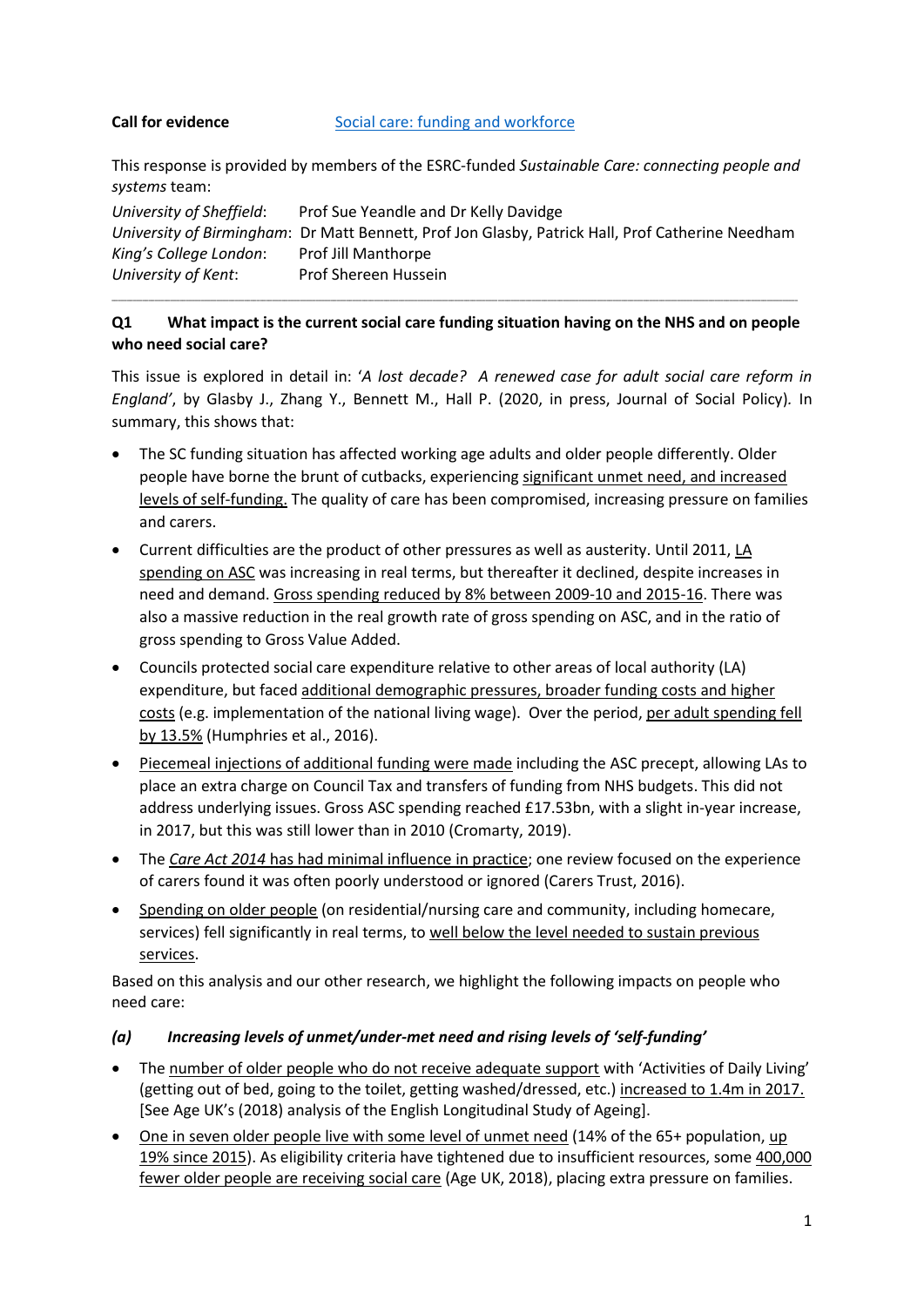- More people are being forced to make their own arrangements, arranging/paying for their own care. Data on self-funding remain inadequate, but latest UK Household Longitudinal Survey data indicate that in England c350,000 people fund their own homecare or care home places, far more than had been thought (Henwood *et al*., 2018).
- Self-funders tend to be isolated, marginalised and disadvantaged compared to people receiving publicly-funded support; those in residential/nursing care typically pay a premium of 40%, effectively cross-subsidising LA-funded residents (Henwood *et al*., 2018).

### *(b) Pressures on carers*

The growth in unmet need is associated with growing pressure on carers (family members, friends and neighbours who provide unpaid support for people with social care needs).

- The 2019 ADASS annual budget survey found well over a quarter of LAs felt cuts to services had already reduced quality of life for carers; many more expected this to be the case in future (ADASS, 2019).
- In Carers UK's 2019 *State of Caring* survey, 37% of carers responding said they were "struggling to make ends meet"; only one in ten felt confident the support they receive and rely upon will continue (Carers UK, 2019). Shockingly, as a result of caring 72% said their mental health had suffered and 61% reported poorer physical health.
- Other data suggest the proportion of carers reporting negative effects on their health has increased since 2016-17, with more carers reporting feeling tired, having disturbed sleep, and general feelings of stress and feeling depressed NHS Digital (2019a).

#### *(c) Pressures on service providers*

The widening gap between need and funding has meant the provider market (mainly for-profit providers) has faced severe and sustained financial pressure.

- A 2018 Competition and Markets Authority study of care homes in England concluded that, at current rates paid by LAs, existing care home markets were becoming unsustainable.
- ADASS's recent Budget Survey found *"75% of Councils (up from 66% last year) reported that providers in their area had closed, ceased trading or handed back contracts in the last six months, with thousands of individuals affected as a consequence"* (2019: 30).
- The Care Quality Commission has reported that many national providers of homecare and residential care face severe financial problems and potential bankruptcy (CQC, 2018).

# *(d) Pressures on the NHS*

Reduced access to ASC increases pressures on the NHS, which (being universal/free at the point of delivery) cannot 'say no' to people in need as ASC often does.

- A particular pressure point has been older people medically fit for discharge from hospital who are unable to vacate their bed due to lack of capacity in community services. Internal NHS factors account for most delays but since 2010, waiting for ASC services has grown as a reason for this.
- By October 2018, the most common reason for delay was patients awaiting a care package in their own home (rolling average, 1,008 patients delayed per day) while the third most common was awaiting a nursing home placement (rolling average of 673 patients delayed per day). Between August 2010 and February 2017, 1,185 more patients per day were delayed for social care-related reasons, a 96% increase (Nuffield Trust, 2019).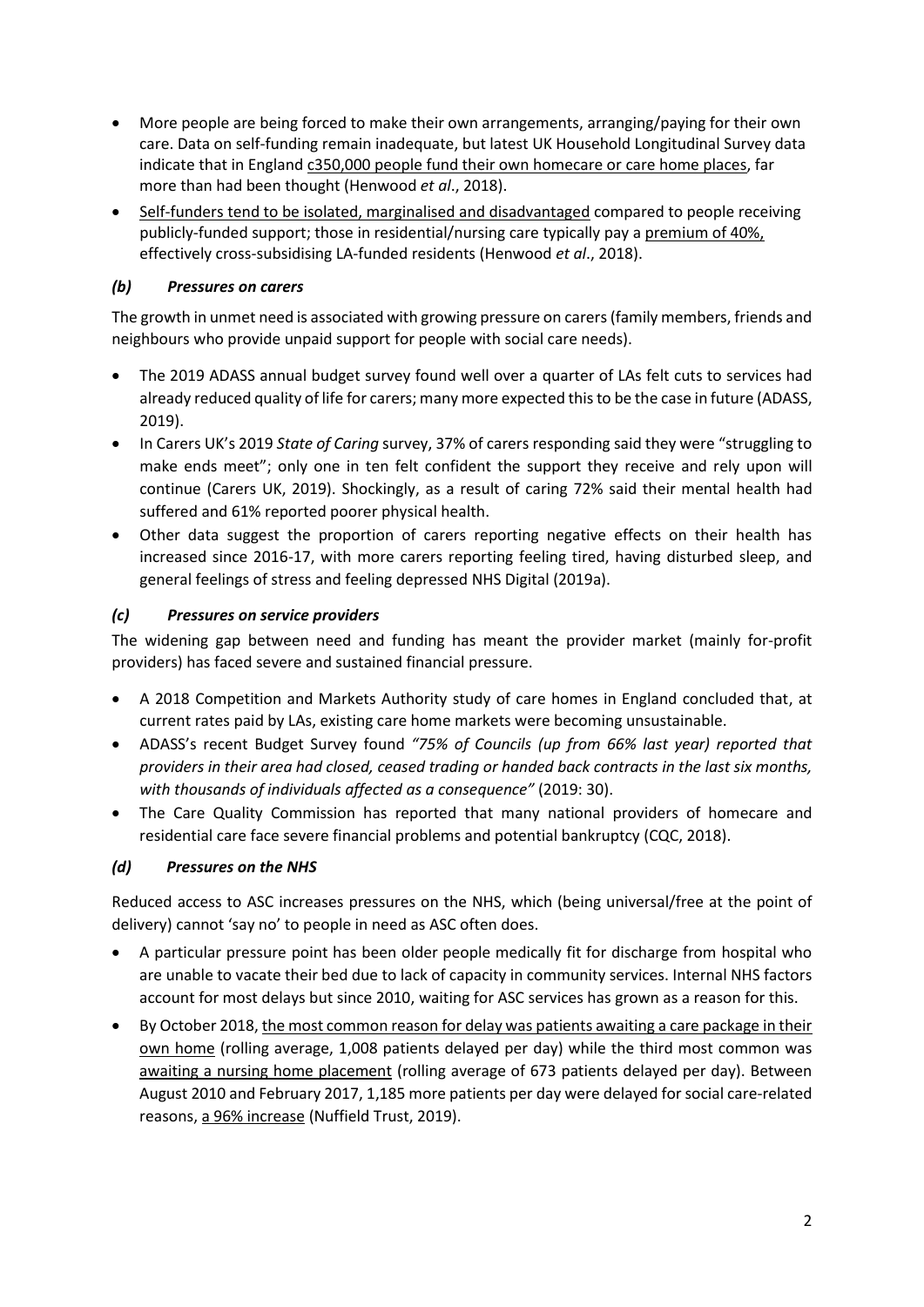The social care crisis has also led to increased pressures on the police and other services (Cottam, 2018). Our previous (2010) analysis also showed that spending on ASC can affect people's ability to work and expenditure of social security.

#### (d) *Problems with care quality*

**.** 

There are increasing pressures on quality, as noted by the HoC Health & Social Care and Housing, Communities & Local Government Committees (2018: 12): *"The quality of care provided is also suffering. We heard it described as 'extremely patchy', 'variable' and that the care given to people with dementia was often lower quality... Caroline Abrahams, Charity Director at Age UK, explained how the challenges in the workforce affected quality: 'lack of continuity, never seeing the same person twice […] rushed visits - maybe quarter of an hour rushing in and out - with no time to establish a proper relationship, let alone real communication'."*

\_\_\_\_\_\_\_\_\_\_\_\_\_\_\_\_\_\_\_\_\_\_\_\_\_\_\_\_\_\_\_\_\_\_\_\_\_\_\_\_\_\_\_\_\_\_\_\_\_\_\_\_\_\_\_\_\_\_\_\_\_\_\_\_\_\_\_\_\_\_\_\_\_\_\_\_\_\_\_\_\_\_

#### **Q2. What level of funding is required in each of the next five years to address this?**

Glasby et al's paper sets out projected future costs of ASC for 2020-60, based on three reform  $s$ cenarios<sup>1</sup> where the driver of the increase is the ageing population (Table 1).

Table 1: Projected gross spending on ASC by reform scenario (*fm*, rounded)

|                                                                          | 2020   | 2040   | 2060   |
|--------------------------------------------------------------------------|--------|--------|--------|
| <b>Scenario - solid progress (costs of ASC constant)</b>                 | 18.121 | 20.162 | 21.292 |
| <b>Scenario - slow uptake</b> (costs of ASC assumed to increase by 2%)   | 18.853 | 31.170 | 48.913 |
| <b>Scenario - fully engaged</b> (costs of ASC assumed to decrease by 2%) | 17.403 | 12.927 | 9,114  |

- Between 1997 and 2018, gross spending on ASC in England accounted for 1.053% (1997) to 1.419% (2009) of total GVA. If the government maintains the current 'slow uptake' scenario, the share of gross spending on ASC to GVA will exceed 1.419% by 2031 (given 1% economic growth), 2028 (given 0.5% economic growth) and by 2026 (if economic growth remains at 2018 level).
- Despite the *Care Act 2014*, policy in the 2010s has been even less ambitious than the 'slow uptake' scenario Glasby et al presented to government (2010) as the least attractive/feasible approach, that would lead to no increase in quality and a doubling of ASC costs within two decades. The result of this has been greater unmet/under-met need, more self-funding, lower quality care, a crisis among care providers, and much greater pressure on staff, families and partner agencies. Unless something significant changes, current pressures will only increase, and the ASC system will become unsustainable.

# **Q3. What is the extent of current workforce shortages in social care, how will they change over the next five years, and how do they need to be addressed?**

**\_\_\_\_\_\_\_\_\_\_\_\_\_\_\_\_\_\_\_\_\_\_\_\_\_\_\_\_\_\_\_\_\_\_\_\_\_\_\_\_\_\_\_\_\_\_\_\_\_\_\_\_\_\_\_\_\_\_\_\_\_\_\_\_\_\_\_\_\_\_\_\_\_\_\_\_\_\_\_\_\_\_**

 A review of the ASC workforce (NAO, 2018) identified high overall turnover rates (27.8% in 2016- 17) and vacancy levels (6.6% in 2016-17 - even higher for the care worker and registered nurse sub-categories), exacerbated by the difficulty of recruiting to low paid, low status roles. The HoC Communities & Local Government Committee (2017) drew attention to the stressful and uncertain nature of care work, with many social care staff facing low wages, zero hours contracts and poor training. In 2018, 47.8% of care workers left within a year of starting (p.3) and the

 $1$  Details of the assumptions for these reform scenarios are set out in Glasby et al. Paper available on request.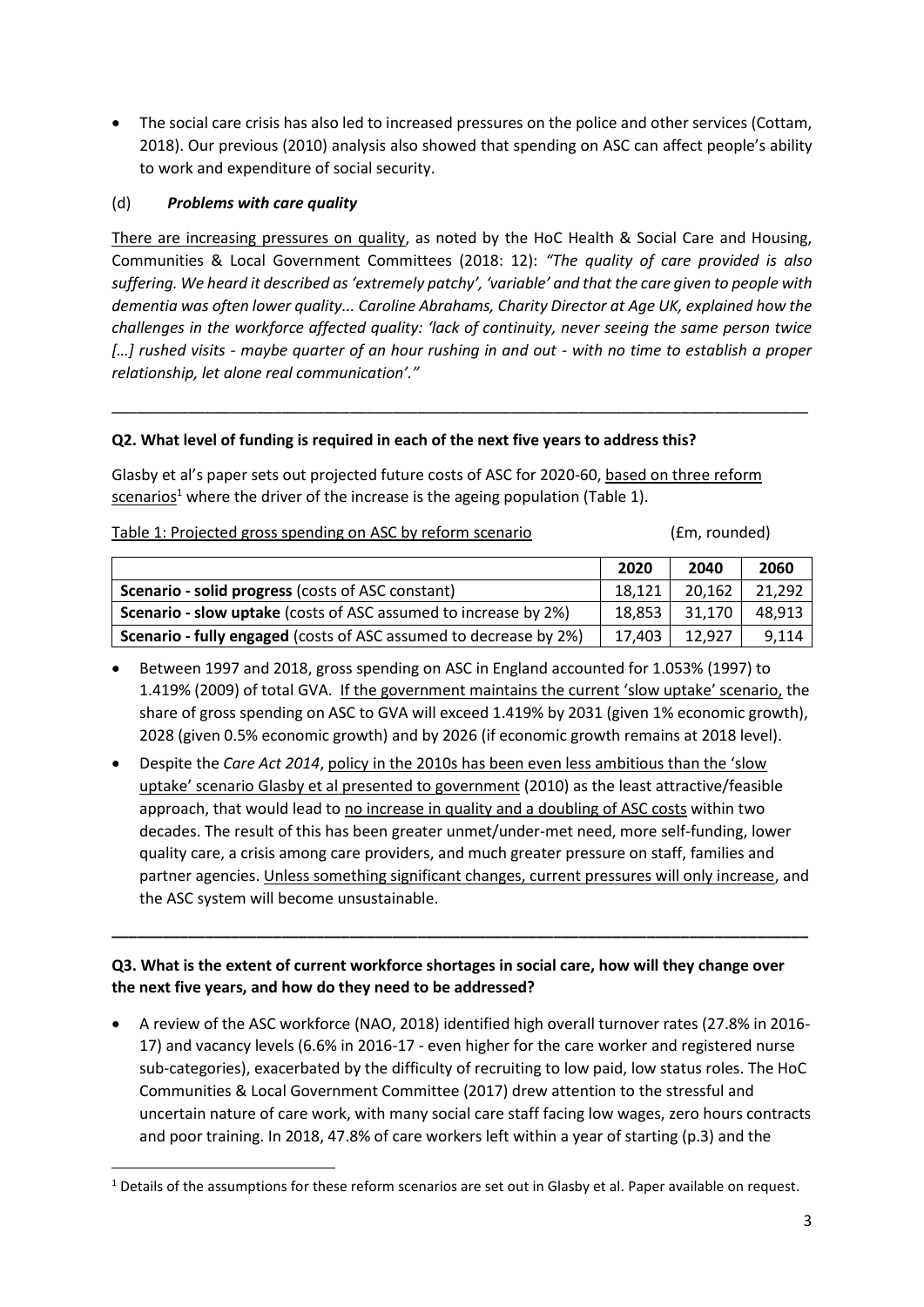mean number of sickness days for directly employed ASC staff in LAs was 10.3 days p.a. (compared with 4.3 days for all workers nationally) (NHS Digital, 2019b, p.19).

- Supply of the 'live-in carer workers' that self-funders' often wish to employ is likely to be affected by changes in UK immigration policy. This could draw labour away from the conventional homecare, or cause self-funders to move to care homes.
- Reluctance or inability to move into a care home (related to Covid-19) may mean some homes cease to operate. Some staff may find work with other providers, but it will be important to ensure they are not lost to the sector.
- Increased interest in care work is expected, given the expected rise in unemployment, but improvements in the pay and conditions of care work will be needed to ensure this translates into taking up jobs.
- NHS and social care providers need to agree ways of ensuring the NHS does not attract social care workers away from the social care sector, exacerbating its staffing problems.
- Social care includes roles for nursing staff; in this segment of the social care workforce vacancy levels are especially high. Steps should be taken to promote the importance of nurses' role in ASC and to make it more attractive.
- The NHS workforce strategy (People Plan), in development, needs to be accompanied by, or combined with, a parallel Social Care workforce strategy.
- Rising concern about care quality and sufficiency suggest the minimal training (Care Certificate) cannot continue to be non-mandatory. The lack of social care workforce registration in England should also be urgently reconsidered.
- If Skills for Care and HEE are to remain separate, attention should be given to ensuring they have parity of funding, esteem and status?
- ASC reform must take account of the workforce and not just focus on payments. It will be vital to ensure extra monies in social care get to the lower paid workers in the sector.
- Consideration should be given to whether nurse training focusses enough on ASC opportunities.

# Migrant care workers in homecare

Our programme includes an ongoing [study](http://circle.group.shef.ac.uk/portfolio/migrant-care-workers-in-the-uk/) of migrant labour in England's homecare sector, comprising: a review of existing evidence; a survey of experts (n=32) with knowledge of social care and migration, focused on supply/demand issues; interviews with migrant homecare workers (n=25); comparative analysis of the sustainability of migrant care work in 8 countries; and interviews with homecare service providers and national stakeholders (n=12). Our policy brief, *[Migrant workers in](http://circle.group.shef.ac.uk/wp-content/uploads/2020/06/SC-PB_June-2020_Migrant-workers-in-England%E2%80%99s-homecare-sector.pdf)  [England's home](http://circle.group.shef.ac.uk/wp-content/uploads/2020/06/SC-PB_June-2020_Migrant-workers-in-England%E2%80%99s-homecare-sector.pdf)care sector* (2020), based on aspects of this, highlights that:

- For over a decade, migrant care workers have been important in homecare
- In the short-to-medium term, and in some regions, the sector will remain reliant on migrants to fill vacancies
- Demand for migrant homecare workers is driven by local labour shortages in a context of uncompetitive and unattractive employment conditions
- Past acute homecare workforce shortages occurred despite unrestricted access for EU workers
- Immigration rules and visa systems affect the number and type of migrants the sector attracts
- Live-in care, a growing market segment, attracts high proportions of migrant care workers. If migrant workers' rights are restricted, the risk of exploitation in this segment could be high.
- Given expected continued, increasing demand, a sectoral visa scheme may be needed.